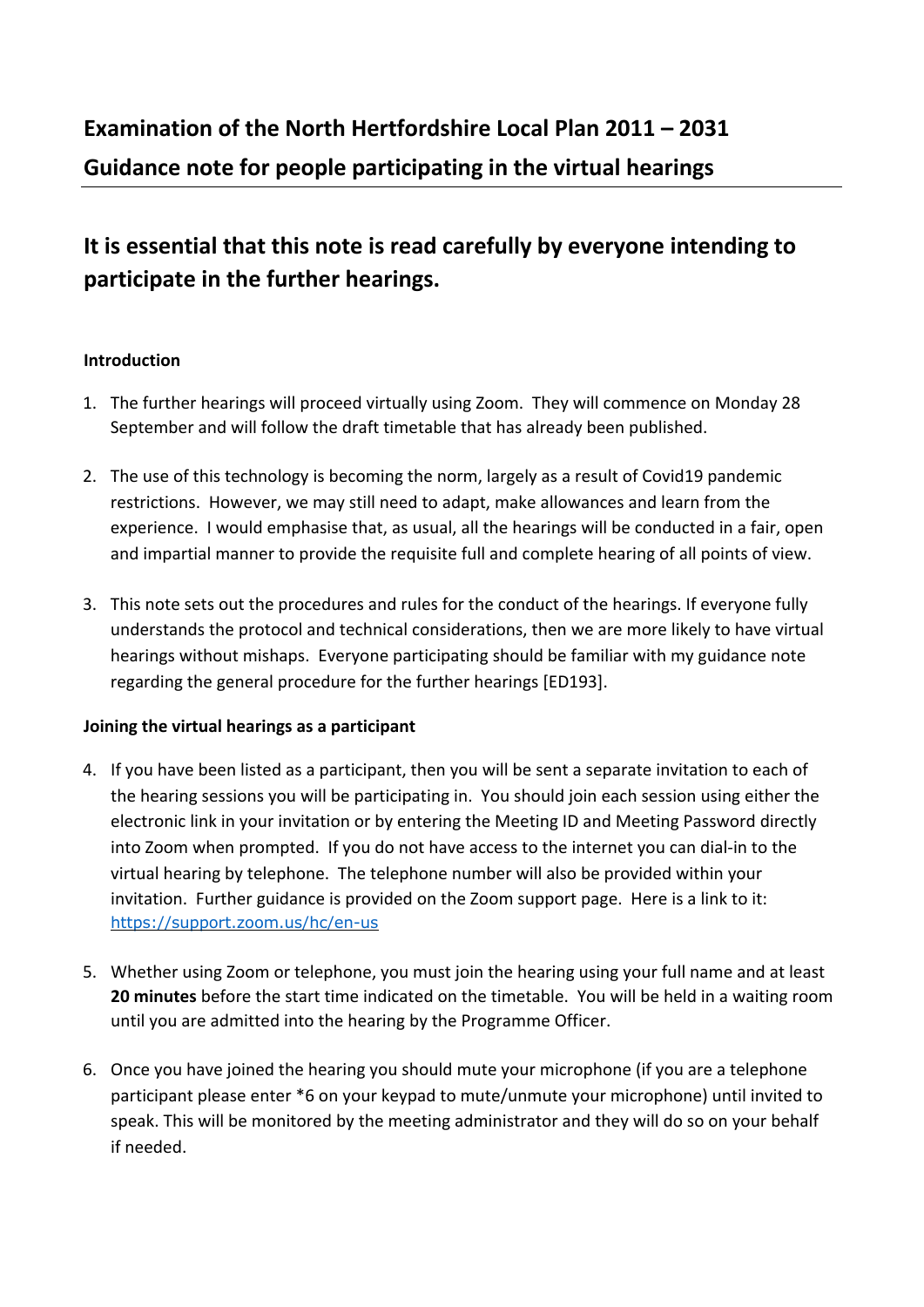## **Watching the virtual hearings**

7. The hearing sessions will be live streamed on YouTube for non-participants and the public to watch live and can be accessed on the council website https://www.north-herts.gov.uk/ This will enable anyone with an interest to watch the hearings as they would a conventional hearing in as close to real time as is possible when using a streaming service. They will also be recorded by the Council and published on the Council's YouTube channel https://www.youtube.com/c/North-hertsGovUk.

## **Participating in the virtual hearings**

- 8. The aim is to make the virtual hearings as similar as possible to conventional hearings in the way that they are run and the way that speakers participate. Please bear in mind that the purpose of the hearings is for me to gain the information that I need to examine the soundness of the Plan.
- 9. Before the start of each hearing, please make sure that your working environment is quiet and free from interruption. If you have a telephone or other device nearby during the sessions, please make sure that it is muted or switched off. This is essential to ensure that the hearing, and your ability to concentrate on it, is not disrupted by external noise and unnecessary distractions. If you are joining using Zoom, please ensure that your camera is positioned to provide a clear, front-on view of your face and avoid sitting where you are silhouetted in front of a window or light.
- 10. At the start of each hearing I will confirm who is appearing at that session. I will lead the discussion, introducing each topic and may ask specific questions. I will generally direct my questioning to the Council first, as it is the Council's evidence that is being tested. Once I have finished asking questions of the Council, I will turn to other participants.
- 11. If you wish to respond to a question, please use the "raise hand" facility in Zoom (if you are a telephone participant please enter **\*9 on your keypad** to raise your hand) to indicate you wish to speak. I will give all participants who have raised their hands an opportunity to make their contribution. Only one participant will be permitted to speak at a time. When you are invited to speak, you should unmute your microphone, and state your name and the person(s) or organisation(s) that you represent, where applicable.
- 12. Please make responses brief and focused and adhere to the agenda. You do not need to repeat your full case in detail, or give any sort of formal presentation, as I will have read all of your representations. I may ask questions about aspects of your verbal or written submissions. When I have heard your comments and am about to move on to the next participant, please mute your microphone and lower your hand if you used the "raise hand" facility.
- 13. There will be no cross examination and no interruption, and all responses should be directed to me. Unless a wider 'cross table' discussion is appropriate, I will normally invite participants (other than the Council) to speak only once on each separate question that is on the agenda. I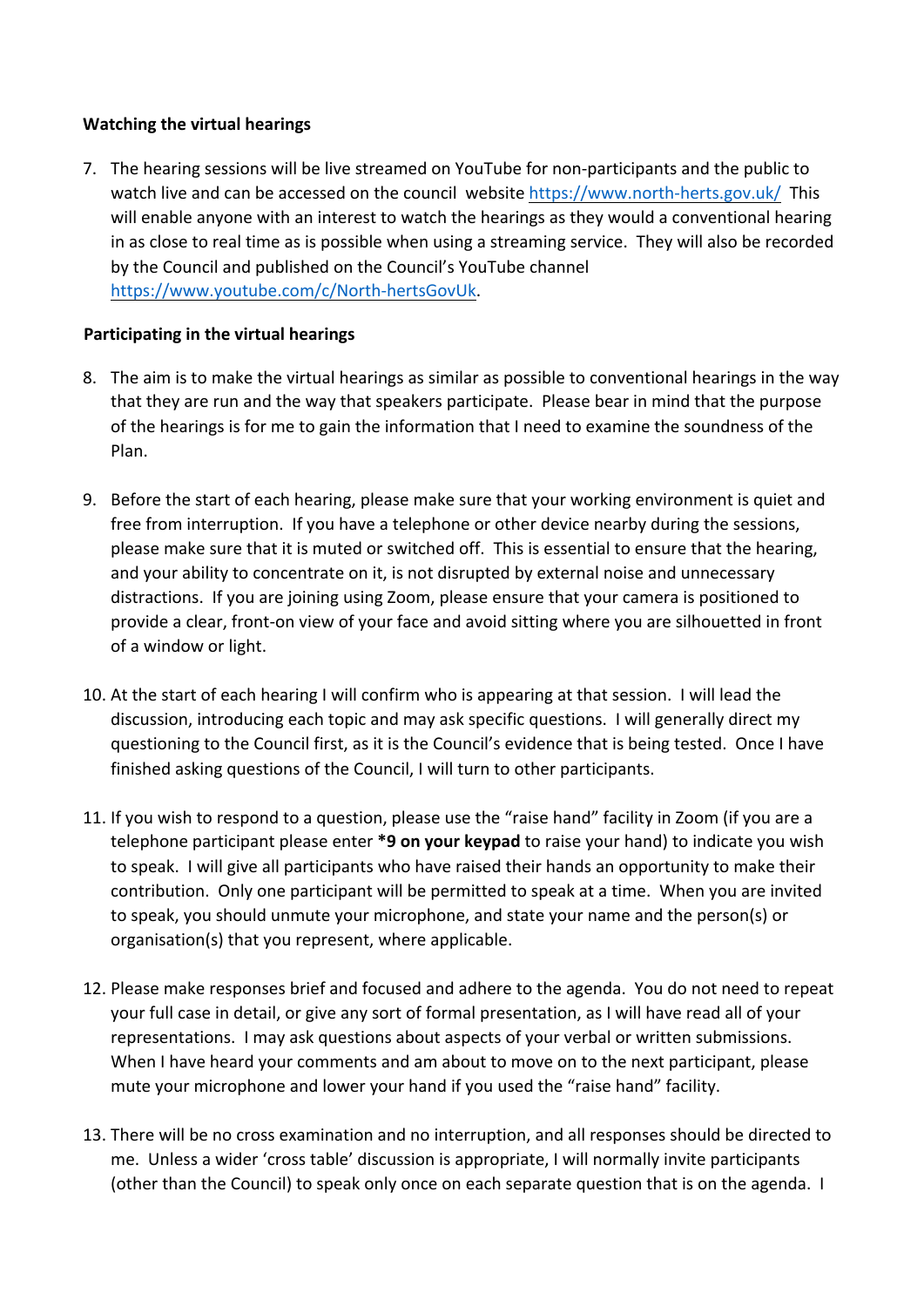therefore ask that you remain patient until it is your turn and say what you need to say when you have the opportunity.

- 14. If, exceptionally, you have already spoken on a particular question but believe that you could help further on the subject, you can raise your hand again. However, please use this facility sparingly and only when you have new, important and relevant evidence which will help me gain the information that I need to comprehensively consider the question of soundness. Raising your hand simply to repeat your view or disagree with others is not appropriate.
- 15. The chat and reaction facilities in Zoom are not to be used under any circumstances.
- 16. Please bear in mind that notwithstanding the virtual nature of these hearings, and that you may well be joining from your own home, they are still formal events and all participants should behave accordingly. Please respect the views of other participants and do not interrupt each other.
- 17. Some representors, and the Council, will wish to be represented by more than one person at the hearings, for example where planning agents or other technical experts are supporting their case. Where this is so, everyone who is likely to speak at a hearing session should join at its commencement, in line with the instructions above, and will be admitted into the hearing session when it starts. However, my questions will be directed at the primary person representing each party. Therefore, if you are the primary representor and a 'substitution' is necessary – for example if you want your technical expert to answer the question being put to you or to take up the point you are making – then you should say so and ask me to permit the 'substitute' to speak on your behalf. You should then turn off your microphone and the substitute should turn hers/his on and introduce themselves.
- 18. I will terminate the discussion on any particular topic when I consider that I have enough information. As we move towards the end of each topic or sub-topic, I will ask the Council for their comments on the points raised, if I have not already done so, before moving on.
- 19. As well as a break for lunch, I will be taking breaks during the hearings. When the hearing is adjourned for a break, please turn off your camera and mute your microphone (or your telephone if you have joined that way) but do not log out of the hearing session.
- 20. At the end of each hearing session, I will end the session and ask all participants to log out of the Zoom meeting.

## **Documents and evidence**

21. The examination website contains all of the relevant examination documents. These are available to all participants, stakeholders and the public. The hearing will not therefore use the document sharing facility available on Zoom. Nor should you hold any document in front of your camera.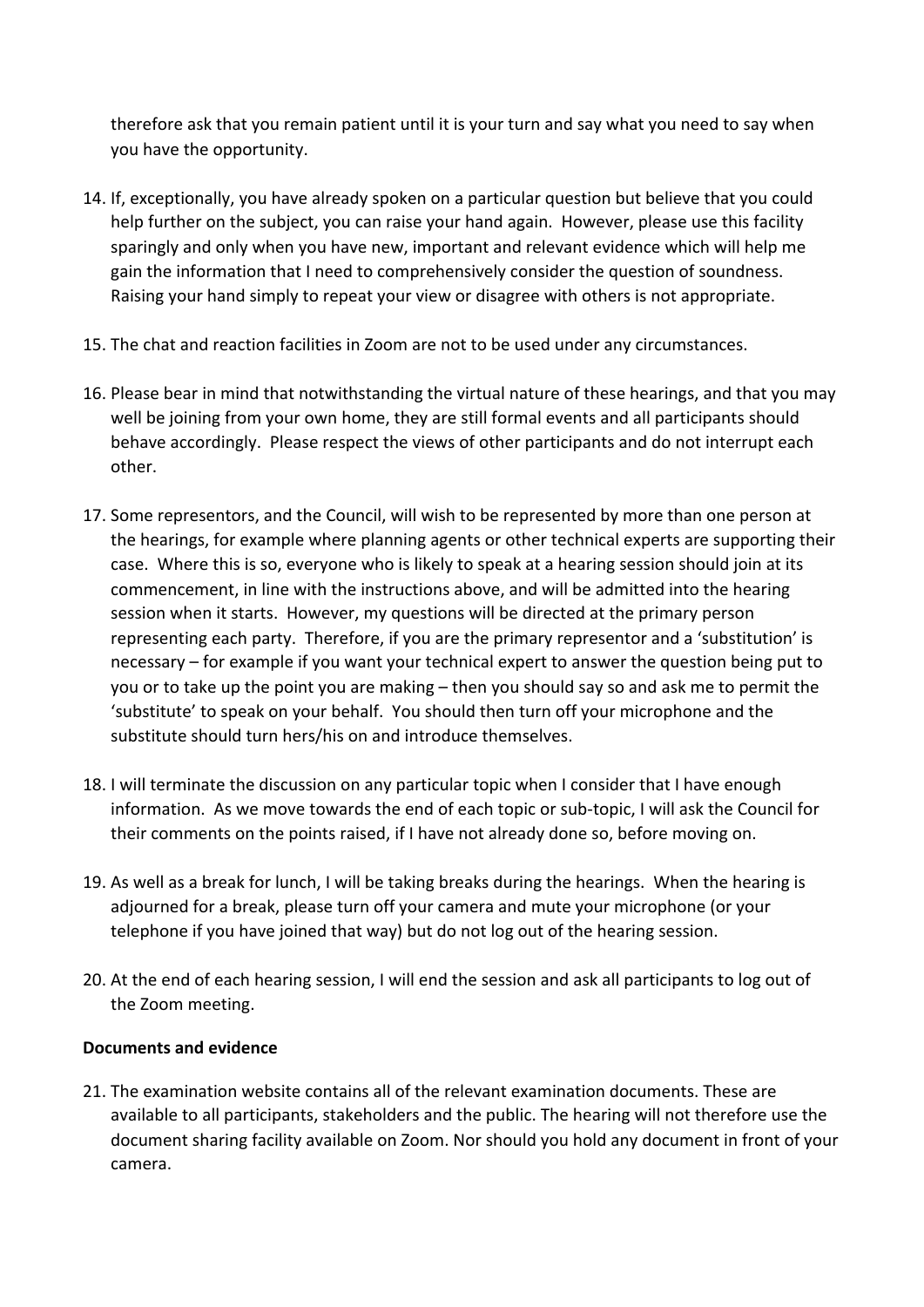22. I will not be accepting new or otherwise late evidence during the hearing sessions. New documents should only be submitted during the hearings at my invitation. If I request a new document from any party, for example a statement of common ground, it should be emailed straight to the Programme Officer.

## **Privacy**

- 23. It is important that people read the privacy notices. They will be posted on the examination webpage shortly, before the hearings commence.
- 24. If you are joining using Zoom but you do not want your face to appear on the screen, you can turn off your camera.
- 25. You must ensure that no-one else appears on your camera and you should clear your background of personal information. If you prefer, Zoom allows you to blur your background. You must not share any personal information during the hearing, either yours or anyone else's.
- 26. If you have any concerns about the security of your device, or out of preference you do not wish to install the Zoom app or client, you can join through your internet browser. In order to do this, after following the Zoom link, please select 'Join from your browser' on the page that is displayed.
- 27. If you are dialling into the meeting using a telephone, please **do not use the 141 service to keep your number private.** This is so that your identity can be confirmed before you are admitted to the hearing. Your phone number will be masked upon joining the meeting (e.g. 888\*\*\*\*666) and will shortly after be replaced by your full name by the meeting administrator.

## **Use of Zoom**

- 28. Please do familiarise yourself with Zoom before joining the hearings. You will be responsible for making sure that all of your equipment is functional and that you have everything in place and working to enable you to join the hearing via Zoom. It is strongly advised that before each session you ensure that your Zoom app, Zoom client or your internet browser (if joining by the 'join from your browser' route) are up to date.
- 29. If you experience electronic interference during the session, try switching off your mobile phone or other electronic devices nearby, if you have not already done so. If you experience internet connectivity issues, try switching off some other devices which share your Wi-Fi, or move closer to the router. If you are unable to join, or lose connection during the hearing, try to join again using the link provided in your invitation. As backup you can re-join by telephone using the number in the invitation. Transferring from Wi-Fi to mobile data or making a Wi-Fi hotspot using a mobile phone are other contingencies you could try.
- 30. If you do experience technical problems and all else fails, you should contact the Programme Officer, Mrs St John Howe immediately, as it is likely that the hearing session will continue in